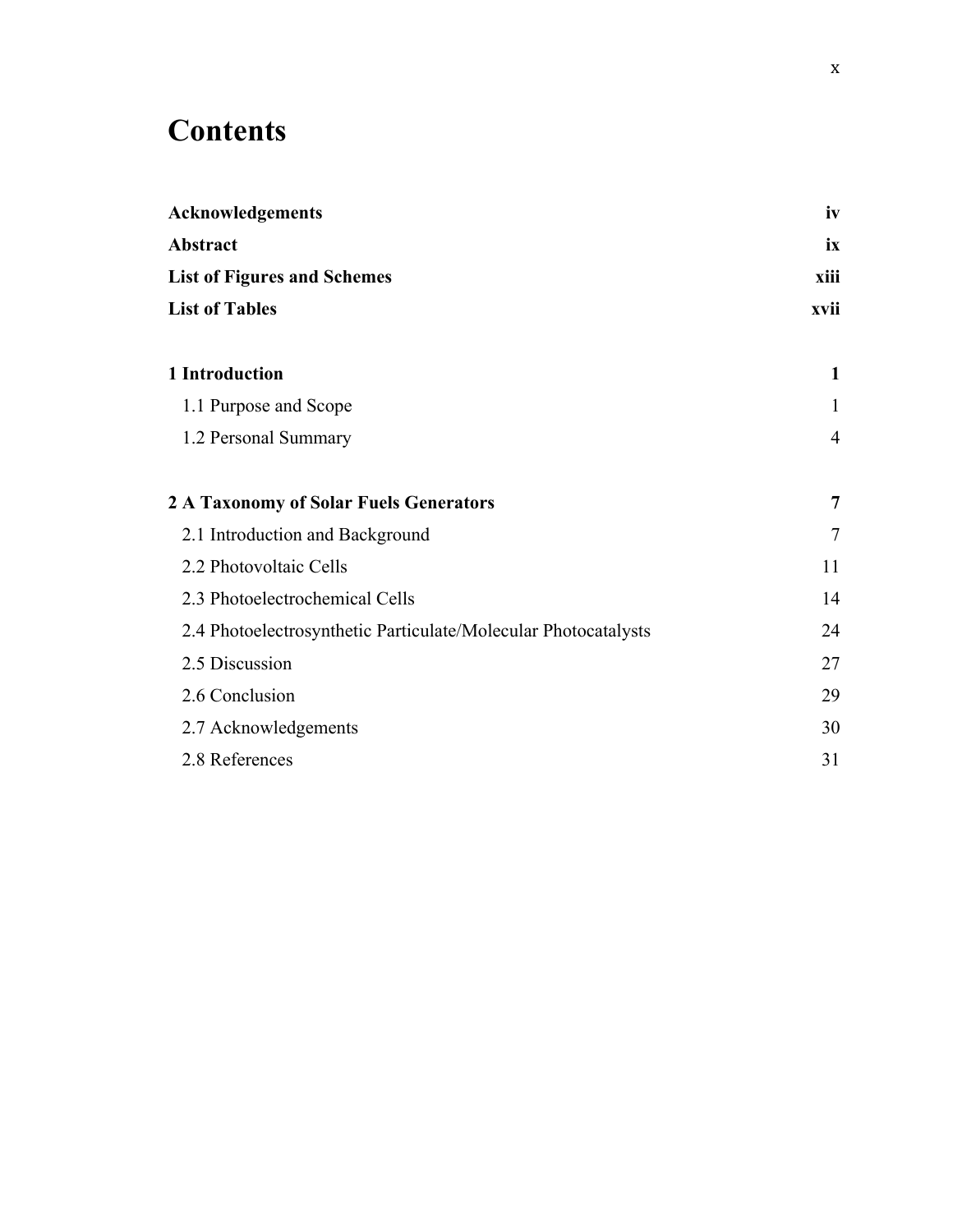| <b>3 Methods for Solar Energy Conversion Efficiency Measurement</b>               | 38 |
|-----------------------------------------------------------------------------------|----|
| 3.1 Introduction and Background                                                   | 38 |
| 3.2 System Efficiencies                                                           | 41 |
| 3.3 System Figures of Merit                                                       | 46 |
| 3.4 Three-Electrode Measurements                                                  | 49 |
| 3.5 Predicting System Efficiencies from Three-Electrode Component Measurements 59 |    |
| 3.6 System Design Considerations                                                  | 70 |
| 3.7 Conclusion                                                                    | 79 |
| 3.8 Glossary                                                                      | 85 |
| 3.9 Acknowledgements                                                              | 88 |
| 3.10 References                                                                   | 89 |

## **4 Photoelectrochemical Behavior of n-type Si(111) Electrodes Coated with a Single**

| <b>Layer of Graphene</b>                              | 93  |
|-------------------------------------------------------|-----|
| 4.1 Introduction and Background                       | 93  |
| 4.2 Behavior of graphene-covered n-Si photoelectrodes | 95  |
| 4.3 Conclusion                                        | 104 |
| 4.4 Acknowledgements                                  | 105 |
| 4.5 References                                        | 106 |
| 4.6 Appendix                                          | 109 |

| 5 Lightly Fluorinated Graphene as a Barrier layer to n-type Si(111) |     |  |
|---------------------------------------------------------------------|-----|--|
| photoanodes                                                         | 134 |  |
| 5.1 Introduction and Background                                     | 134 |  |
| 5.2 Behavior of fluorinated-graphene-covered n-Si photoelectrodes   | 137 |  |
| 5.3 Conclusion                                                      | 143 |  |
| 5.4 Acknowledgements                                                | 144 |  |
| 5.5 References                                                      | 145 |  |
| 5.6 Appendix                                                        | 148 |  |